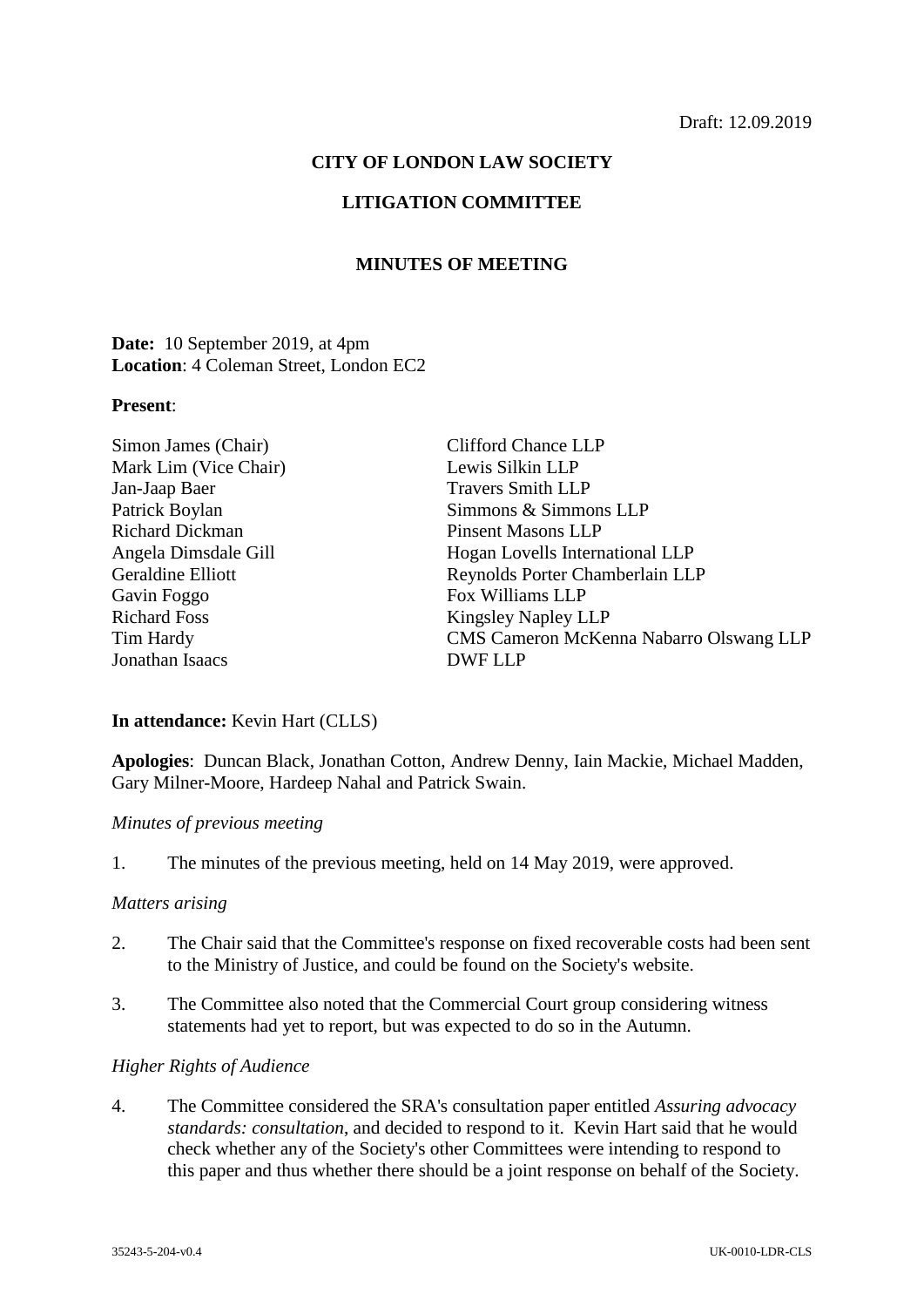- 5. The Committee was unpersuaded by the arguments for reform in a civil context. The evidence supporting the suggestion that there were issues with solicitor advocacy in civil cases was anecdotal at best, as the SRA conceded. If the SRA was concerned about standards of advocacy, it might be expected that the SRA would conduct research to find out whether those concerns were justified before proposing reform.
- 6. The Committee was particularly concerned about the proposal that there should be a single body that would conduct all higher rights assessments (the same model as for the proposed new Solicitors Qualifying Examination). This would reduce choice and, potentially, make it more time-consuming and more expensive for solicitors to obtain a higher rights qualification. There was no evidence that existing suppliers were reducing standards in order to ensure that applicants passed or to win business.
- 7. The Committee also observed that the standards required of solicitors should not be higher than those required of barristers.

# *Code of Conduct*

- 8. The Chair noted that the new SRA Code of Conduct will come into force on 25 November 2019. The parts of the Code directly relevant to litigation had, like the rest of the Code, been cut back and made more general ("shorter and more targeted"). This is intended to leave greater scope for professional judgement, but the lack of specificity also left greater scope for ex post facto criticism of that judgement. The reduced ability to point to specific rules that might require solicitors to do other than what their clients would like could also prove unhelpful.
- 9. The SRA is producing "a suite of guidance and support materials, designed to help [solicitors] better understand any areas of significant change compared to our existing rules, or areas of new opportunities".

## *Membership*

10. Tim Hardy said that the time had come for him to resign as a member of Committee. The Committee thanked Tim for his work on the Committee over the last decade or so.

## *Other business*

- 11. The Chair noted that the Civil Justice Council has produced a consultation paper on dealing with vulnerable witnesses. This is unlikely to be an issue in the commercial litigation with which the Committee is primarily concerned.
- 12. The Chair noted the signing in August of the (Singapore) United Nations Convention on International Settlement Agreements Resulting from Mediation, which provides for the enforcement by courts of settlement agreements entered into as a result of commercial mediation. Time Hardy observed that he had been told by JAMS (a US mediation organisation) that only 0.062% of settlements achieved through their mediations ended up in court. The EU has not so far signed the Mediation Convention because it has yet to be decided whether the Convention falls within the exclusive competence of the EU or the joint competence of the EU and its member states.